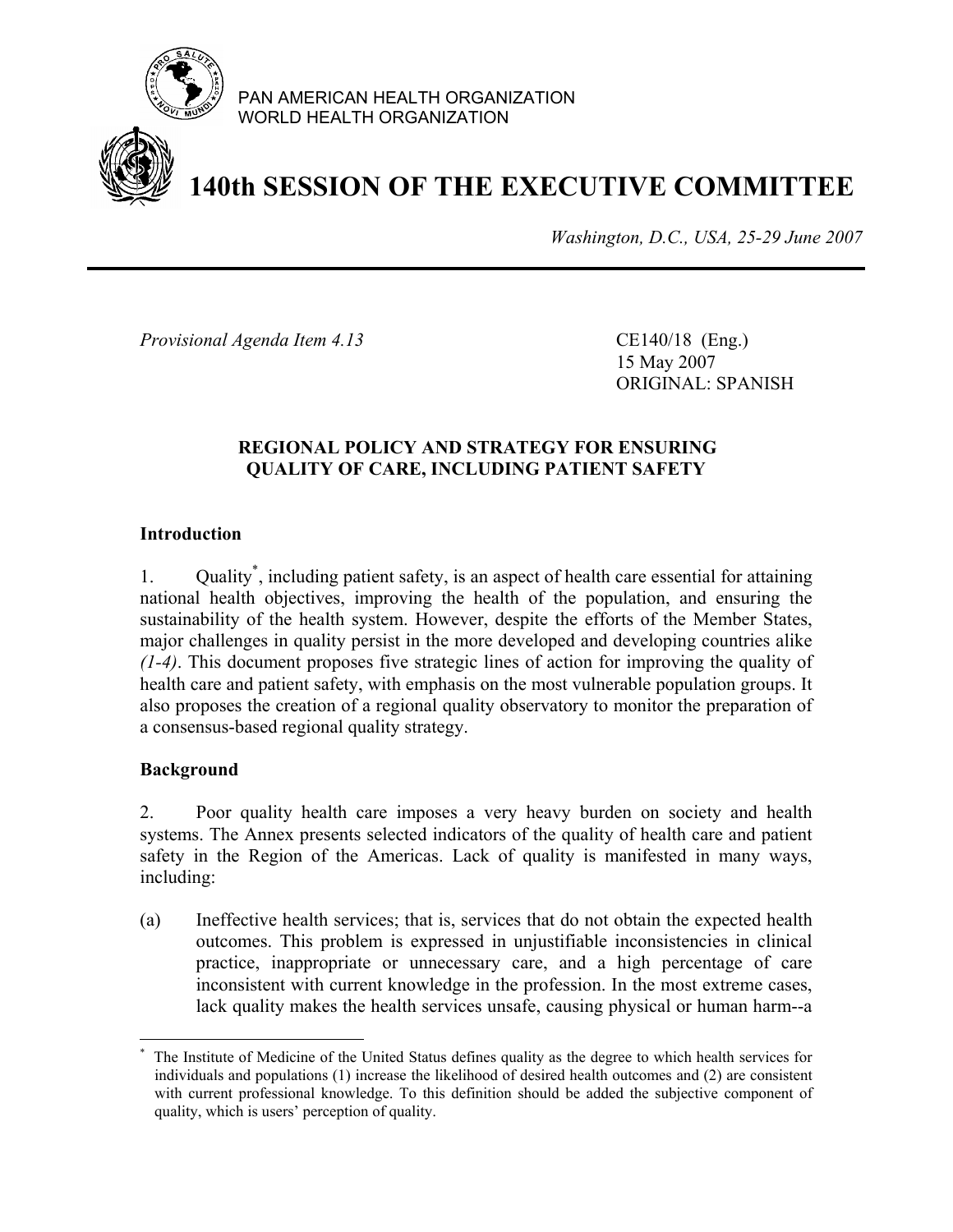situation that has led to an increase in lawsuits against health professionals and health services alike. At the regional level, examples of the lack of quality are the excessively high rate of maternal and neonatal mortality, hospital infections, irrational use of drugs, and surgical errors.

- (b) Inefficient health services; that is, services with higher costs than necessary for obtaining the same outcome, a phenomenon that contributes to an excessive increase in health expenditure without a corresponding improvement in health service performance. This implies an opportunity cost for the health service, siphoning off resources that could be invested, for example, in expanding service coverage to the most unprotected populations. The limited response capacity at the first level of care is a paradigm of inefficiency because of the pressure it puts on hospital emergency rooms and consultations at higher levels of complexity.
- (c) Poor quality is also expressed in limited access, marked by administrative, geographic, economic, cultural, and social barriers and indifference about employing the gender perspective in health service delivery.
- (d) This situation is manifested in long waiting lists, clinic hours out of synch with users' schedules, excessively long distances to health centers, lack of drugs in health centers, and services inappropriate to the cultural and social context/preferences of citizens.
- (e) Finally, another expression of the lack of quality is the dissatisfaction of users and health professionals with the health services. Citizens complain, for example, about abuse, lack of communication, and the inadequacy of health facilities. Moreover, health professionals and health workers suffer from a lack of motivation, excessive work loads, and in the most extreme cases, burn-out, which further contributes to a deterioration in the quality of the service provided.

3. Lack of quality has many causes and involves failures at the systemic level and in the delivery of personal health services.

(a) At the systemic level, the following contribute to poor quality: (1) failure to give quality priority and make it part of the health sector reform agenda; (2) deficiencies in the frameworks for quality regulation; e.g., technical regulations and standards, accreditation, certification, and licensing systems, and posters indicating patients' rights and responsibilities; (3) insufficient material, human, and financial resources or their complete absence; (4) lack of information systems for adequate resource management; (5) financial transfers or provider payment mechanisms that are not linked to performance and health outcomes, and (6) low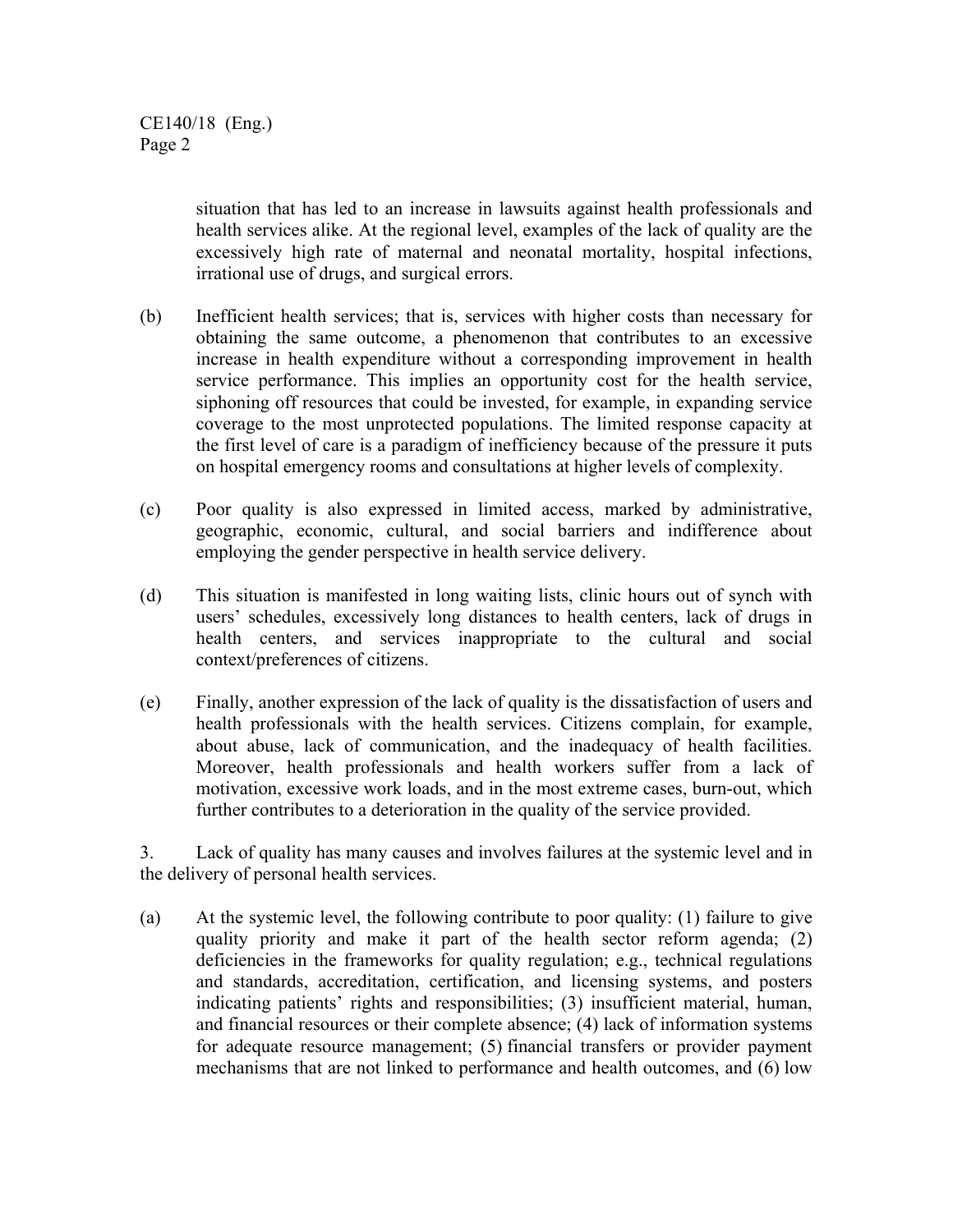technical, ethical, and human standards in undergraduate and graduate training programs.

(b) In the delivery of personal health services, poor quality is caused by: (1) lack of motivation among health workers; (2) weak competencies and technical skills; (3) the absence of teamwork and trust; (4) a paternalistic model of care in which users are not involved in decision-making; (5) poor working conditions, and (6) lack of professional programs and programs to update professional skills.

## **Progress Report**

4. In recent decades, several countries in the Region have launched major quality and patient safety initiatives. For example:

- In February 2001, Mexico launched its "National Quality Campaign," aimed at improving the quality of services and raising it to acceptable levels throughout the country.
- Peru has introduced a national accreditation system for health centers, with a new initiative to be implemented in 2007.
- Argentina has numerous institutions dedicated to improving quality and a national program for "licensing by category."
- Costa Rica has spearheaded the commitment to patient safety activities.
- Brazil has carried out important quality assessment exercises and promoted improvement strategies in areas ranging from accreditation to the promotion of patient safety.
- Colombia has a system for reporting adverse events in health care.
- Chile has a wide range of initiatives for controlling infections associated with health care.

5. PAHO/WHO activities to promote quality include the 1992 publication of the manual *Hospital Accreditation for Latin America and the Caribbean (5)*, which was widely accepted and used in the countries of the Region. In 2000, a ninth function was added to the essential public health functions (EPHF) initiative: "Ensuring the quality of personal and population-based health services." This was significant at two levels. First, it gave the State responsibility for safeguarding the quality of care in both the public and private sector. Second, it outlined the specific components for the performance of this function, including the continuous quality monitoring, health technology assessment, the development of standards, and application of the scientific method in evaluating health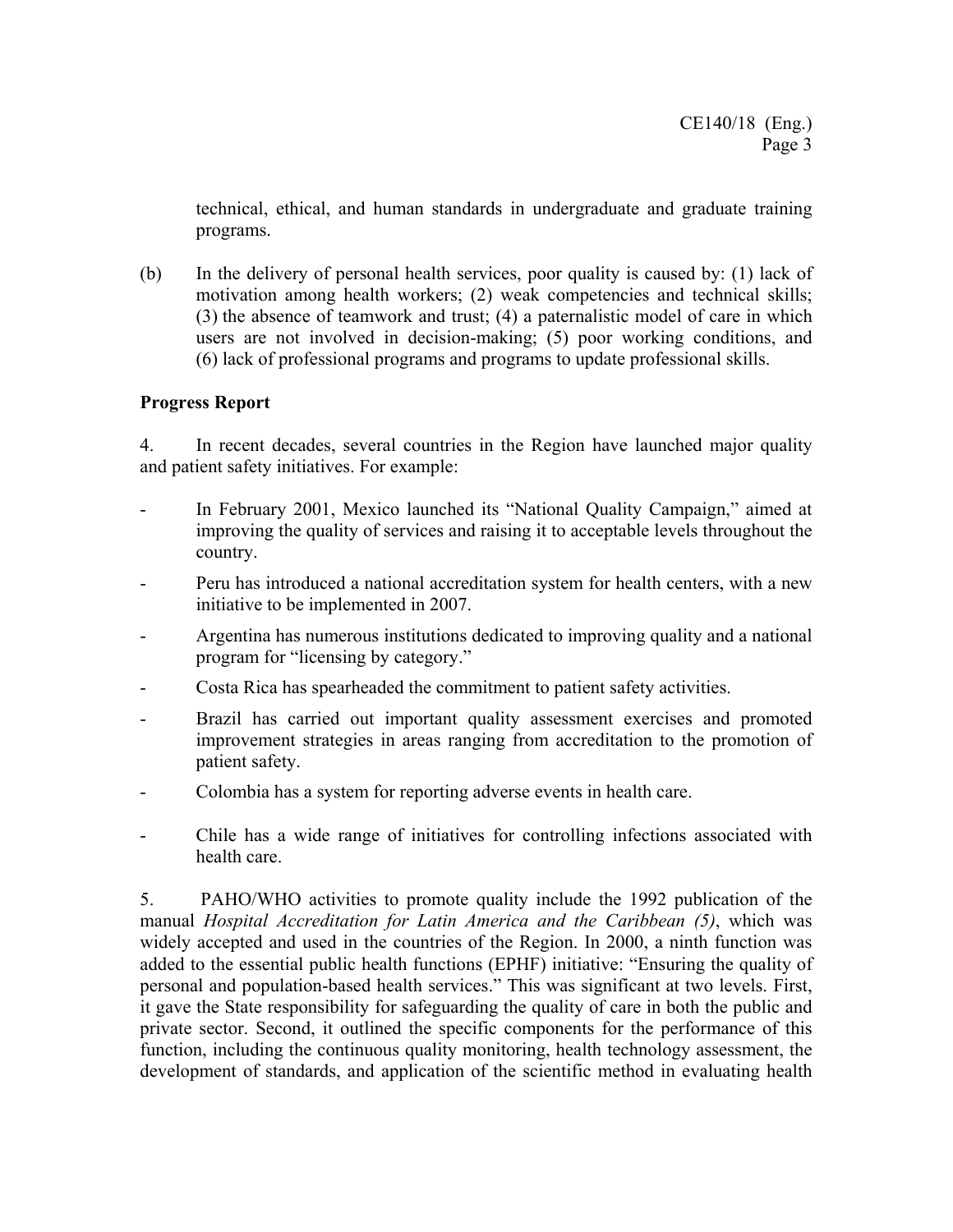CE140/18 (Eng.) Page 4

interventions. In the 2002 evaluation of the EPHF, the ninth function received the worst marks *(6)* (see figure below).



**Figure 1: Performance of the EPHF in the Region of the Americas** *(6)*

6. In May 2002, the 55th World Health Assembly (WHA) adopted resolution WHA55.18 "Quality of Care: Patient Safety," which urges to the Member States "to pay the closest possible attention to the problem of patient safety" and to "establish and strengthen science-based systems, necessary for improving patients' safety and the quality of health care..." In response to this resolution, in 2004 the 57th World Health Assembly proposed to the creation of a World Alliance for Patient Safety (WAPS), which was launched by the Director-General of WHO in October of that same year at PAHO/WHO Headquarters in Washington, D.C.<sup>4</sup>

7. In response to this global initiative, PAHO/WHO has aligned its quality improvement strategy with the objectives of WAPS. In May 2006, the First Regional Workshop on Patients for Patient Safety was held in San Francisco (USA); here, professionals and patients from the Region formed an initial network of regional leaders. In March 2007, the first regional workshop of WAPS' first Global Patient Safety Challenge, "Clean Care is Safer Care", was held in San José, Costa Rica. Also in March 2007, the first working meeting of the IBEAS, Research for Patient Safety Project was held in Buenos Aires, Argentina; the project's objective is to determine the frequency of adverse events in a sample of over 20 hospitals in Argentina, Colombia, Costa Rica, Mexico, and Peru. The IBEAS study is a collaboration between AMSP, PAHO/WHO, and the Ministry of Health and Consumer Affairs of Spain.

8. Other regional initiatives include the Iberoamerican Cochrane Network for evidence-based medicine, the Iberoamerican Network for Quality guides, the Central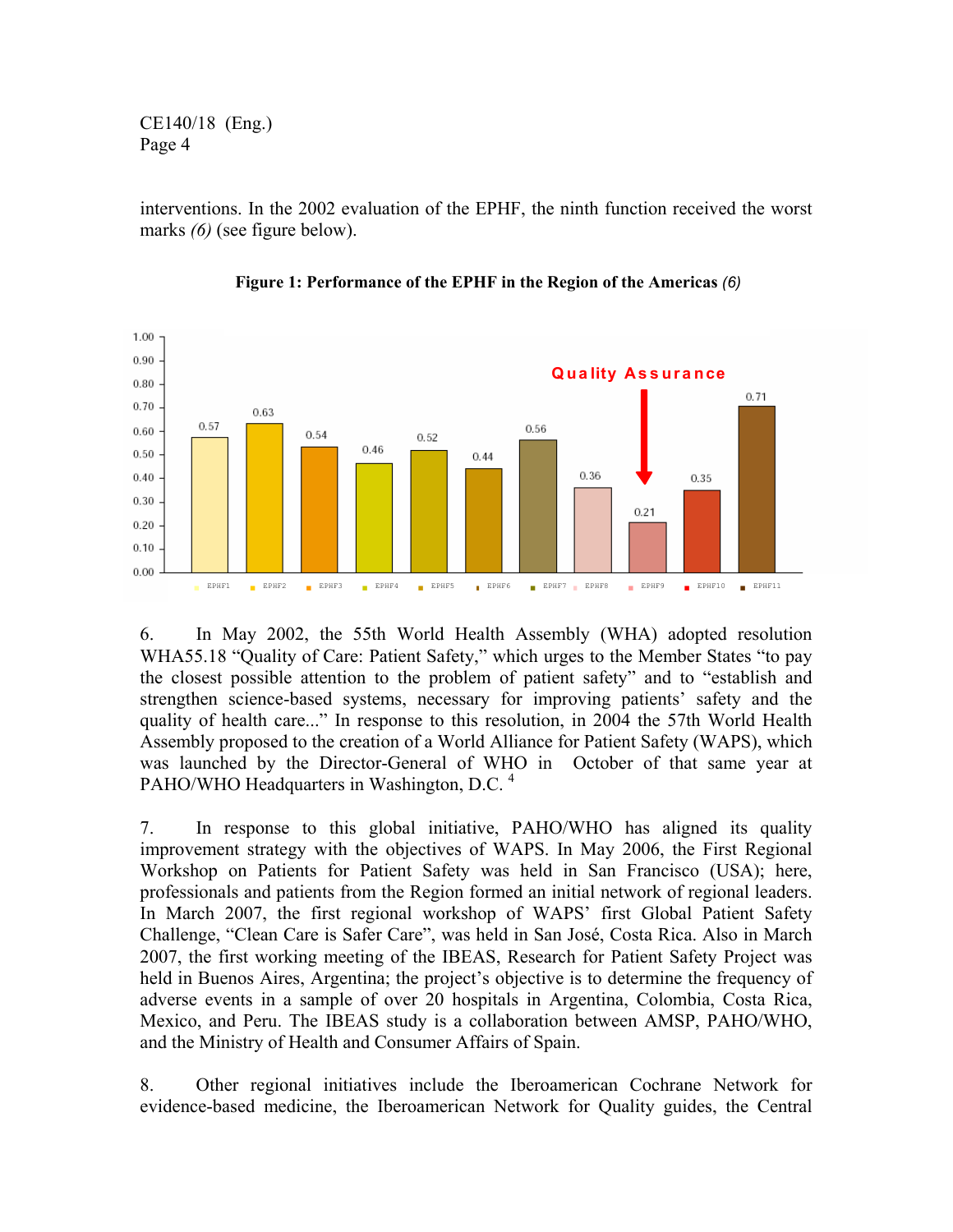American EPQI Network for continuous evidence-based quality improvement, and the Expert Nurses Group on Patient Safety.

9. Despite the progress cited earlier, quality improvement still poses a real challenge for the Region, not only because of the persistence of the problems associated with the lack of quality, but because of the multiple concepts and approaches for improving it *(1- 7)*.This heterogeneity, combined with the lack of available information, hinders the development of a shared conceptual framework and the setting of intervention priorities. Moreover, the limited evidence on the cost-effectiveness of quality improvement strategies poses a dilemma for decisionmakers regarding which policies and strategies will have a greater impact on health outcomes *(1)*.

# **Proposal**

10. The current context and regional situation call for a regional strategy to improve the quality of care and patient safety. This strategy should include continued health care for patients, families, and communities and target the most vulnerable population groups and health priorities outlined in the Millennium Development Goals (MDG). Designing this strategy will require an exhaustive situation analysis together with a regional consultation. The strategic lines of action for this effort are defined below:

## *(a) Make the quality of health care and patient safety sectoral priorities*

- Political dialogue with national authorities to make quality and patient safety part of sectoral policies and health sector reform processes;
- Active participation and advocacy in global and regional forums;
- Signing of political commitments for action (By December 2008, at least 20 Latin American and Caribbean countries are expected to have signed the commitment to the first Global Patient Safety Challenge, "Clean Care is Safer Care;"
- Identification and orientation of leaders—"ambassadors"—for quality and safety in health care;
- Advocacy to include quality and patient safety in the curriculum for training health workers.

## (b) *Promote citizen participation in matters related to quality*

- Encourage definition of the rights and responsibilities of citizens and health professionals in the areas of quality in health care and patient safety, including the handling of privacy, confidentiality, and emotional security;
- Use of tools for evaluating user satisfaction with the health services;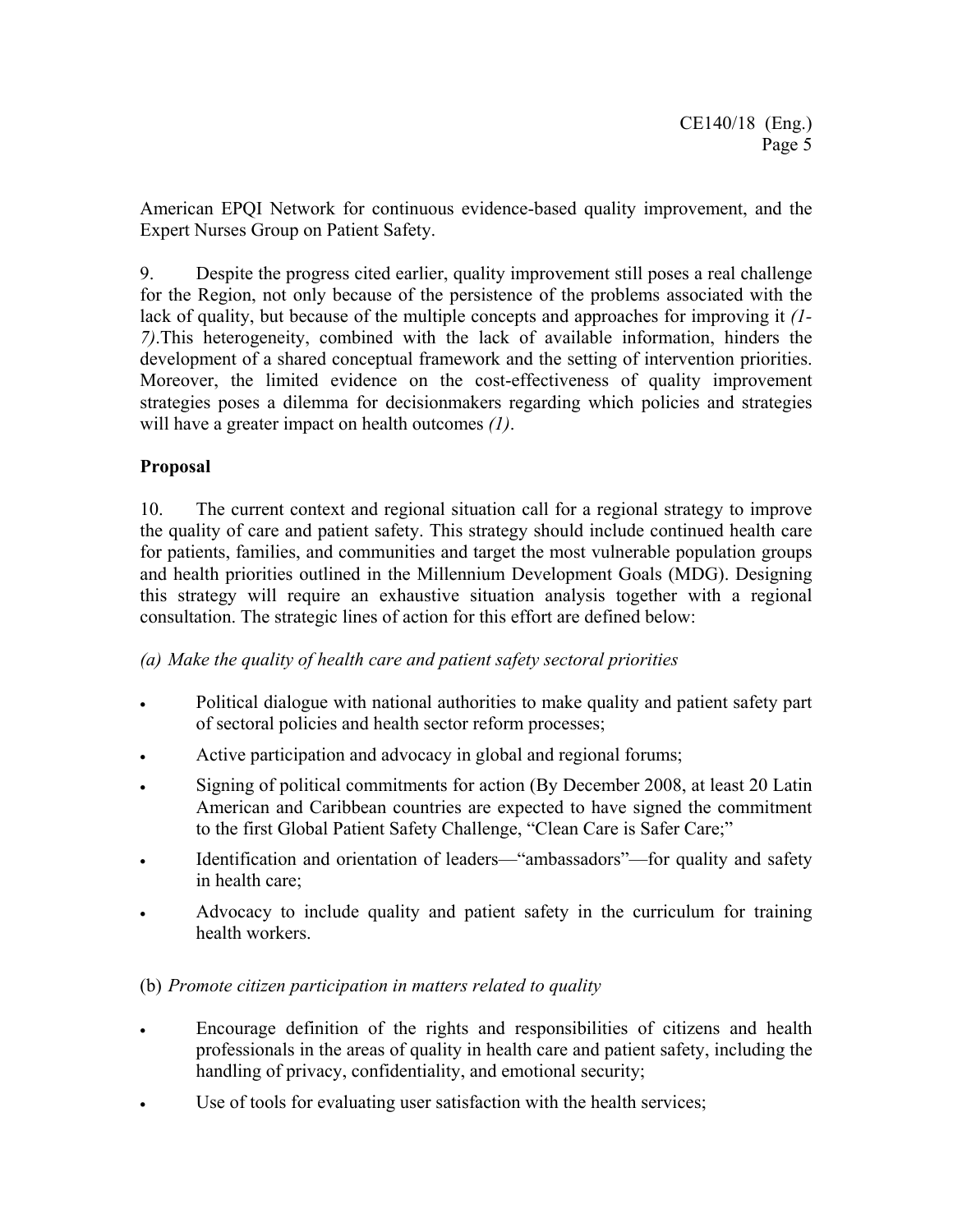CE140/18 (Eng.) Page 6

• Encourage the creation and strengthening of citizen initiatives to improve quality and patient safety, as well as their links with decisionmakers, managers, and professional societies (By December 2007, at least five countries are expected to have participation initiatives of this type.)

# (c) *Generate information and evidence on quality*

- Production and pilot testing of a tool for measuring quality and patient safety in health centers (Final report anticipated in December 2008.);
- Compilation of information on quality and patient safety and its availability through virtual media;
- Development and encouragement of priority lines of research:
	- Status of quality initiatives in Latin America and the Caribbean through a literature review and survey of key informants (Anticipated publication of results: October 2007);
	- Patient safety (IBEAS study) (Anticipated publication of final report: March 2008);
	- Effectiveness of hand-washing solutions (Final report expected in June 2008); PICK strategy for the prevention of kernicterus, and retinopathy prevention in premature infants (Final report expected in December 2008).

## (d) *Develop, adapt, and support the application of solutions in the field of quality*

- Compilation and dissemination of the existing material, models, and tools for improving quality, including continuous improvement and quality assurance models, in addition to the publication of a manual of methodologies for quality and safety in health care and specific manuals on hospital infections;
- Training in the use of quality models and instruments through online courses such as those of the Iberoamerican Network of Quality Guides, on-site training activities in collaboration with WAPS, quality courses from the Spanish Agency for International Cooperation, and creation of the Central American EPQI Network, promoted by the University of Tohoku, Japan, etc;
- Technical assistance in the formulation, improvement, and implementation of the national quality and patient safety programs of the Member States;
- Promotion of the sharing of experiences among Member States.
- (e) *Develop a Regional Strategy for improving the quality* of health care and patient safety with a 10-year horizon. The methodology will be based on a regional consultation that will involve health authorities, leaders in the field of quality,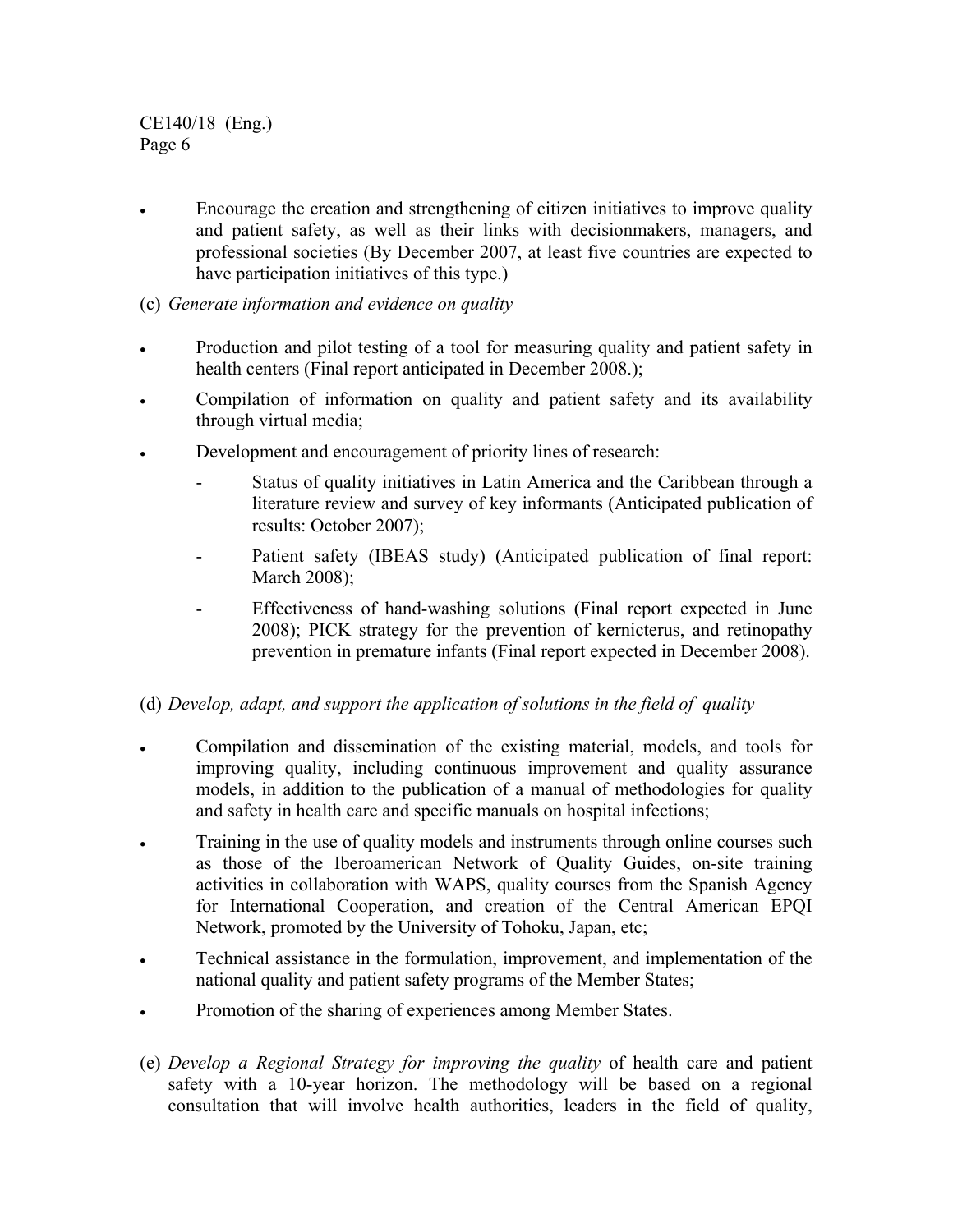experts, and other relevant actors. The plan will include the development of a consensus-based conceptual framework for quality and patient safety and a regional plan of operation at four levels: country, groups of countries, corporate, and multiagency. The strategy is expected to be finalized in December 2008.

11. The aforementioned strategic lines will prioritize the most vulnerable population groups, especially those specified in the MDGs. The areas selected for the maternal and child group include maternal mortality, neonatal infections, prevention of retinopathy in premature infants, and the prevention of kernicterus. Priority will also be given to various health issues, such as hospital infections (the objective of the First World Challenge of WAPS 2005-6); safe surgery (the objective of the Second World Challenge of WAPS 2007-8); and safe technologies and drugs (based on PAHO/WHO's current work in these areas).

12. This proposal also includes the creation of a regional observatory of quality in health care and patient safety, made up of the national authorities responsible for quality, academicians, citizens' representatives, international cooperation agencies, and other NGOs. This observatory, whose activities are slated to begin in December 2007, will have the following functions:

- Generate, analyze, and disseminate information and solutions with respect to quality;
- Help make quality fundamental to the effectiveness and sustainability of health systems;
- Promote the sharing of experiences and solutions between the Member States of the Region and other regions of the world;
- Mobilize resources for quality initiatives;
- Support development of the regional strategy on quality and patient safety.

13. This proposal is part of the AMPES THS.0051 project "Improvement of Quality Services" in the Biennial Budget 2006-2007 of PAHO/WHO, designed to focus efforts on helping the Member States to raise the health status of their populations and individuals and overcome access barriers with respect to quality goods and services, particularly in vulnerable populations. The proposal, moreover, is part of the Proposed Strategic Plan 2008-2012 under Strategic Objective 10 (SO10), "To improve the organization, management, and delivery of health services," and the first Region-wide Expected Result (RER) is "Countries supported to provide equitable access to quality health care services, with special emphasis on vulnerable population groups, and with health services that reflect recognized standards, best practices and available evidence".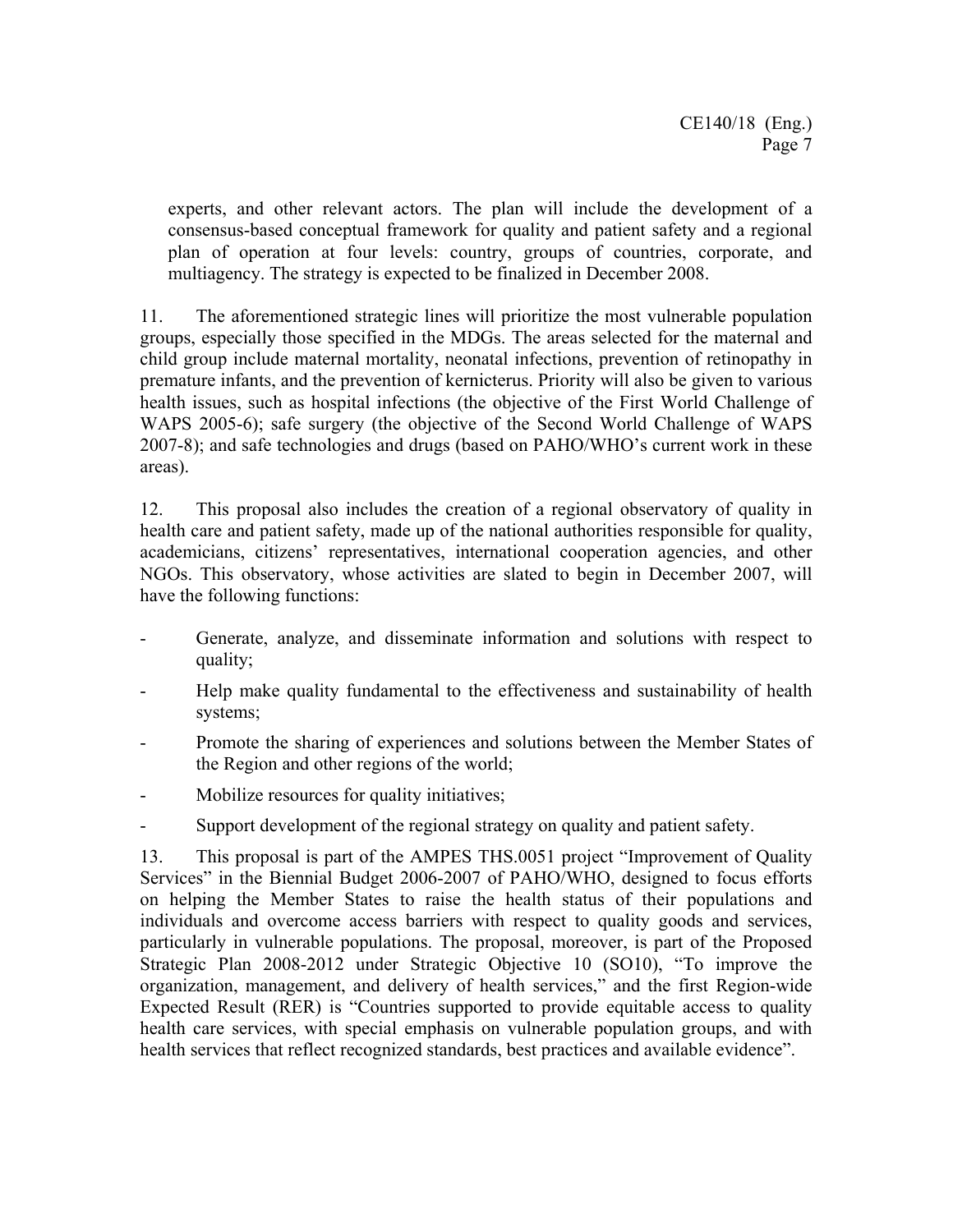CE140/18 (Eng.) Page 8

14. Total confirmed net resources for development of the strategy during the period June 2006 to 2008 come to US\$ 839,000. Some 98% of the funds are from extrabudgetary financing, with the sources as follows: 52% from AMSP/WHO, 42% from Spanish cooperation (as a component of the Health Program in Ibero-America 2005-2007), and 4% from other agencies (Joint Commission-Joint Commission International, Parents of Infants and Children with Kernicterus-PICK). Spanish cooperation is also financing the hiring of a full-time associate quality expert. Finally, efforts are under way to mobilize additional financial resources, again with Spanish cooperation and also with AMSP/WHO, the U.S. Government's USAID, the Government of Japan (JICA), and the Mérieux Foundation.

15. This proposal also involves collaboration with several national and international centers. Some of the most important are:

- (a) The Joint Commission-Joint Commission International, the official collaborating center of the AMSP/WHO for the design of solutions in patient safety.
- (b) Other centers with whom activities are under way and/or we have active relations, such as:
	- The Quality Agency of the Ministry of Health and Consumer Affairs of Spain, and its collaborating institutions (the Universidad Española and regional health services);
	- The International Society for Quality (ISQua);
	- The Latin American Federation of Hospitals (FLH);
	- The Argentine Society for Quality Care (SACAS);
	- Argentina's Technical Institute for the Accreditation of Health Facilities (ITAES);
	- EPQI Initiative of the University of Tohoku, Japan;
	- Quality Assurance Project (QAP), University Research Co., LLC.

#### **Action by the Executive Committee**

16. The Executive Committee is requested to consider these strategic lines of action and support the creation of a regional quality observatory, and also to recommend steps that could be taken to improve the quality of care, including patient safety.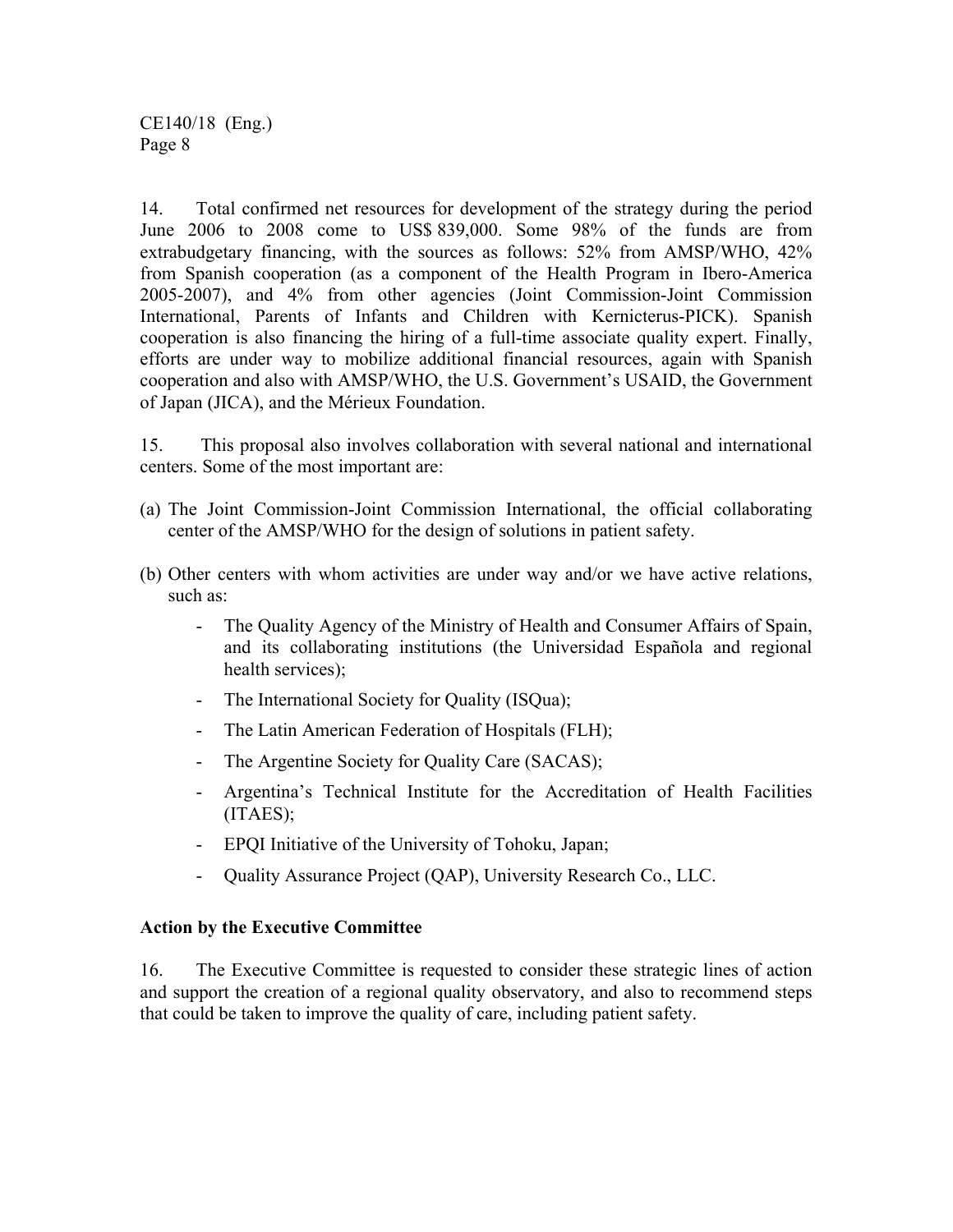#### **References**

- 1. Management of quality of care: Quality assurance. World Health Organization (WHO) [sede Web]. Ginebra: World Health Organization (WHO); [Accessed 30 April 2007]. Available at: http://www.who.int/management/quality/assurance/en/ print.html.
- 2. Healthcare & Quality. Institute of Medicine of the National Academies (IOM). [website]. Washington D.C.: National Academy of Sciences (NAS); [Accessed 30 April 2007]. Available at: http://www.iom.edu/CMS/3718.aspx.
- 3. Health Research Institute. PricewaterhouseCoopers [sede Web]. New York: Pricewaterhouse Coopers International Limited; [Accessed 30 April 2007]. Available at: http://www.pwc.com/us/eng/about/ind/healthcare/hri.html.
- 4. World Alliance for Patient Safety. World Health Organization (WHO) [website]. Geneva: World Health Organization (WHO); [Accessed 30 April 2007]. Available at: http://www.who.int/patientsafety/en/.
- 5. Pan American Health Organization, Latin American Federation of Hospitals. Quality Assurance; Hospital Accreditation for Latin America and the Caribbean. Washington D.C.: PAHO; HSD/SILOS-13; 1992.
- 6. Pan American Health Organization/ World Health Organization (PAHO/WHO). Public Health in the Americas: New Concepts, Analysis of Performance, and Basis for Action. Washington D.C.: PAHO/WHO; Scientific and Technical Publication No. 589; 2002.
- 7. World Health Organization (WHO). Quality and accreditation in health care services. A global review. Geneva: WHO; WHO/EIP/PSD/2003.1; 2003.

Annex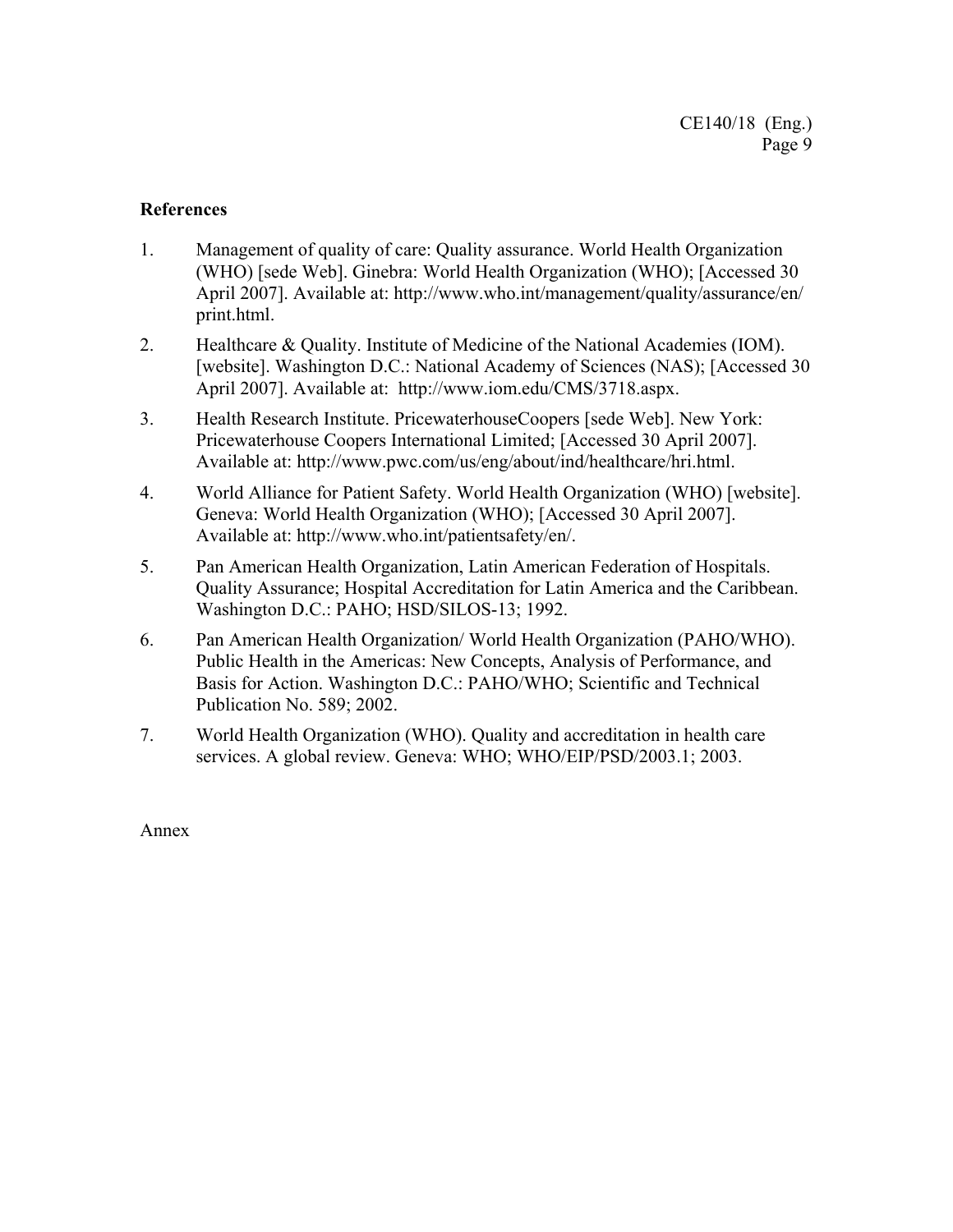#### **Selected indicators of quality in health care and patient safety in the Region of the Americas**

| <b>Functions and</b><br><b>Indications of</b><br>quality | <b>Selected indicators</b>                                                                                                  |
|----------------------------------------------------------|-----------------------------------------------------------------------------------------------------------------------------|
| <b>State</b>                                             | - Only 49% of the countries indicate that they have national policies on quality; only                                      |
| regulatory                                               | 30% have an agency that regulates health technologies, and only 22% autonomous                                              |
| function in                                              | accreditation bodies. <sup>a</sup>                                                                                          |
| quality                                                  | - Only 43% of the countries apply quality standards. <sup>a</sup>                                                           |
| assurance <sup>a</sup>                                   | - Only 27% of the countries have measured progress in quality improvement. <sup>a</sup>                                     |
| Indications of                                           | - In Brazil, the proportion of deliveries via caesarean section was 41.8% in 2004.                                          |
| ineffectiveness                                          | - A productivity analysis of some hospitals in the Americas found that the number of                                        |
|                                                          | laboratory tests per discharge ranged from 2.1 to 22.8 per discharge.                                                       |
| Indications of                                           | - 51% of hospitalizations are for problems that could be handled on an outpatient basis                                     |
| inefficiency                                             | or at the first level of care. <sup>d</sup>                                                                                 |
|                                                          | - The cost of nosocomial pneumonia associated with mechanical ventilation in a                                              |
|                                                          | Guatemalan hospital was US \$1,758 per case, or 2.5 times higher than cost of care for a                                    |
|                                                          | patient who does not contract this infection. <sup>e</sup>                                                                  |
|                                                          | - In Brazil, Passarelli et al <sup>f</sup> report that hospitalization was prolonged by 10 days in                          |
|                                                          | cases of adverse reactions to drugs.                                                                                        |
| Indications                                              | - At a university hospital in Brazil, 61% of elderly patients admitted experienced at                                       |
| of a lack of                                             | least one adverse drug reaction. In approximately one-quarter of these cases,                                               |
| safety                                                   | inappropriate drugs had been administered. <sup>1</sup>                                                                     |
|                                                          | - At a third-level hospital for respiratory pathologies in Mexico, 9.1% of hospitalized                                     |
|                                                          | patients suffered adverse events associated with the care received. Of this group, 17%                                      |
|                                                          | suffered temporary disability and 52% required a longer hospital stay; in 26%, these                                        |
|                                                          | adverse events were a contributing cause of death. Some 74% of these events were                                            |
|                                                          | considered potentially preventable. <sup>g</sup>                                                                            |
|                                                          | - At the Teaching Hospital of Honduras the prevalence of hospital infections in services<br>under surveillance was $10\%$ . |
|                                                          |                                                                                                                             |
|                                                          | - In Peru, Ministry of Health hospitals, the incidence of surgical wound infection is 2.1                                   |
| Indications of                                           | for every 100 deliveries by caesarean section,, and puerperal endometritis, 1.19.                                           |
| lack of access                                           | - In the Central American Isthmus, only 59.1% of deliveries are attended by trained<br>professionals. <sup>1</sup>          |
|                                                          |                                                                                                                             |
|                                                          | - In municipios in northeast Brazil, at least 10% of the women who used the health                                          |
|                                                          | services in the three months prior to the evaluation were dissatisfied with the access. <sup>k</sup>                        |

<sup>a</sup> PAHO/WHO. Public Health in the Americas: New Concepts, Analysis of Performance, and Basis for Action. Scientific and Technical Publication No. 589; 2002. **<sup>b</sup>** PAHO/WHO. Draft of the ECP of Brazil. OPS/OMS; 2007. **<sup>c</sup>**OPS/OMS.ACODESS. Ministère des Affaires Étrangères. République Française. La Transformación de la gestión de hospitales en América Latina y el Caribe.Washington, D.C.: OPS/OMS; 2001. **<sup>d</sup>** PAHO/WHO, Estudo Regional sobre e Assistência Hospitalar e Ambulatorial Especializada na América Latina e Caribe. Document THS/OS/04/2; 2004. <sup>e</sup>Salvatierra-González, R.M. Costo de la infección nosocomial en nueve países de América Latina; Washington, D.C.: PAHO; DPC/CD/271/03; 2003. Available at: http://www.paho.org/Spanish/AD/DPC/CD/eer-amr-costo-infec-nosocomial.htm. **<sup>f</sup>** Passarelli MC, Jacob-Filho W, Figueras A.; Adverse drug reactions in an elderly hospitalised population: inappropriate prescription is a leading cause. Drugs Aging. 2005; 22(9):767-77.